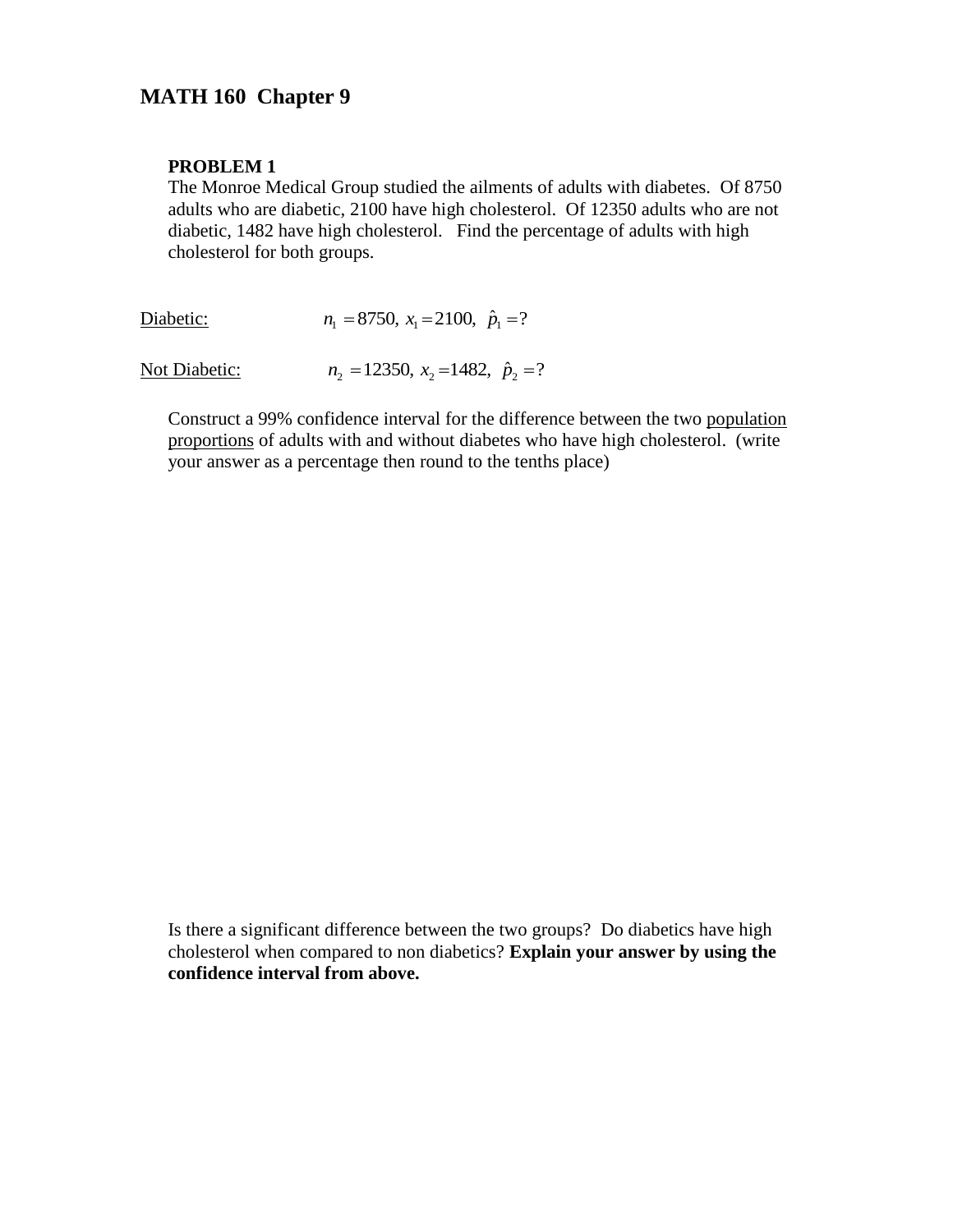A study was conducted to determine whether magnets are effective at treating back pain. One group was given the magnet treatment, while the other group was given the sham treatment. The results are shown below where measurements are centimeters on a pain scale. Do not assume the population standard deviations are equal.

Magnet:

 $n_1 = 23$ ,  $\bar{x}_1 = 0.47$ ,  $s_1 = 0.95$ 

Sham: (similar to a placebo)  $n_2 = 25$ ,  $\bar{x}_2 = 0.32$ ,  $s_2 = 1.45$ 

Construct a 95% confidence interval for the difference between the two population means. Round to the thousandths place.

Based on the results, does it appear that the two populations have different means? EXPLAIN your answer using the interval from the previous answer.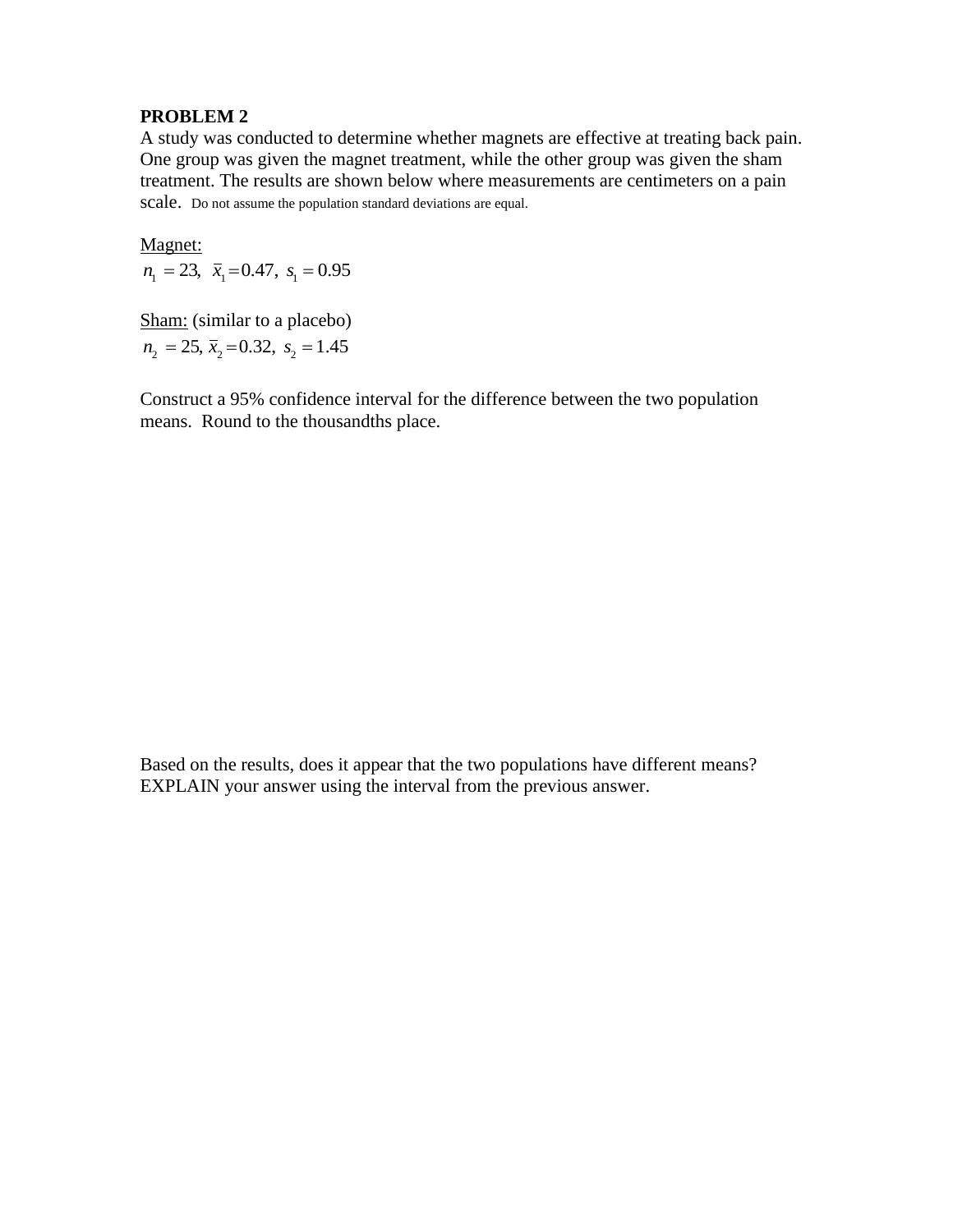A study was conducted to determine whether listening to Mozart improves scores on a math quiz. A random sample of five students took math quizzes, first before and then after listening to Mozart. The results are shown below. Construct a 99% confidence interval for the mean difference.

| Before | --       | $\epsilon$<br>◡ | $\circ$<br>δU | $\cap$ $\vdash$<br>ບຸ     | 05<br>ັ |
|--------|----------|-----------------|---------------|---------------------------|---------|
| Atter  | OΕ<br>ΟJ | 45              | OE<br>ΟJ      | $\sim$ $\sim$<br>. .<br>◡ | 05<br>ັ |

Based on the results, does it appear that listening to Mozart improves scores on a math quiz? EXPLAIN your answer using the confidence interval from above.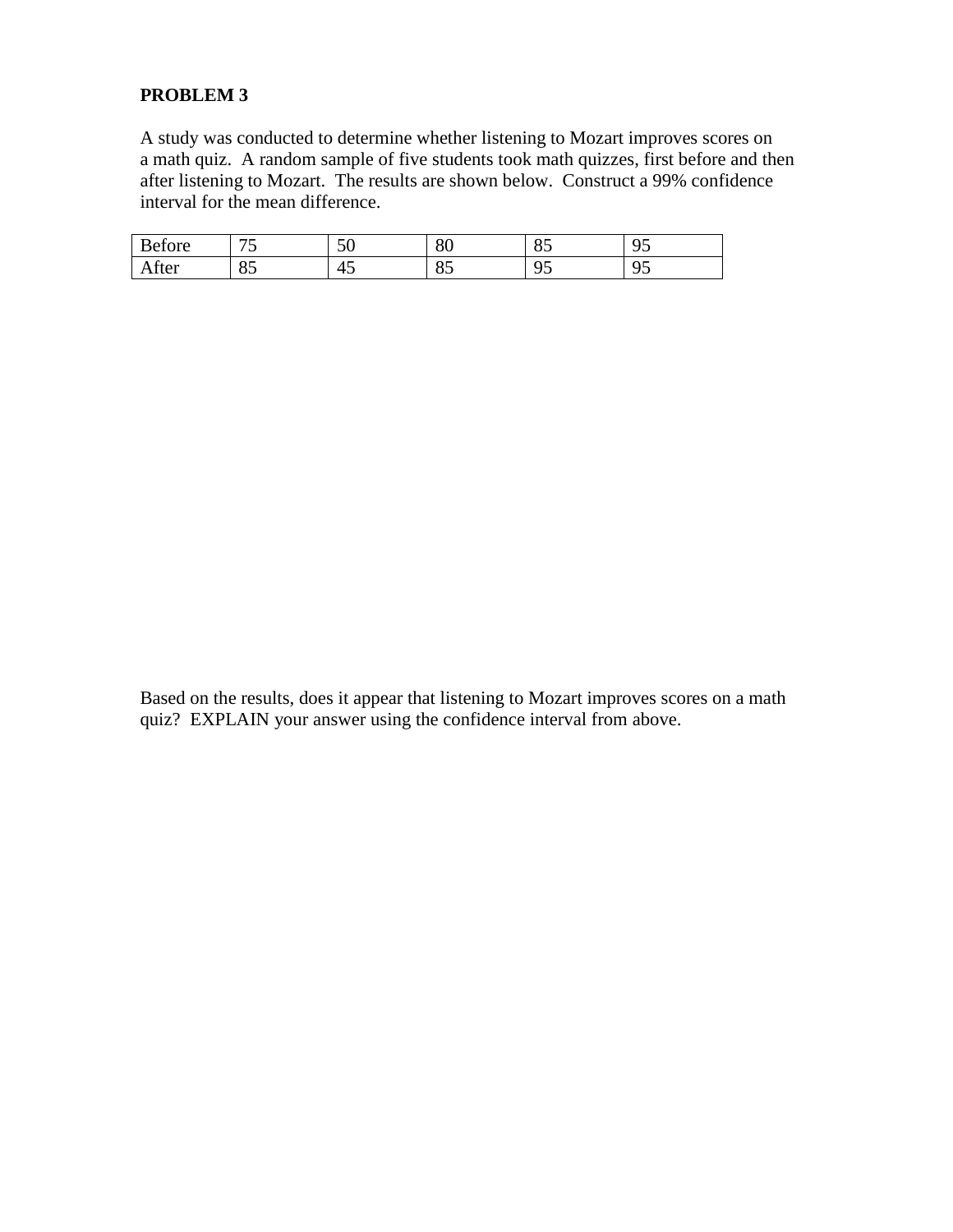.

A nutritionist claims that a particular exercise program will help participants lose weight after one month. The table shows the weights of 6 adults before the exercise program and after the exercise program. At a 0.10 significance level, can you conclude that the exercise program helps participants lose weight? Test the claim that the exercise program helps participants lose weight.

| Before  | $\overline{r}$<br>. J . | .65 | 150 | $\cap$ $\leq$<br>∠J 1 | 140 | $\cap$<br>1 J J |
|---------|-------------------------|-----|-----|-----------------------|-----|-----------------|
| program |                         |     |     |                       |     |                 |
| After   | 150                     | .69 | 150 | $\cap$<br>ے بے        | 138 | 145             |
| program |                         |     |     |                       |     |                 |

Is this particular exercise program effective in helping participants lose weight after just one month ?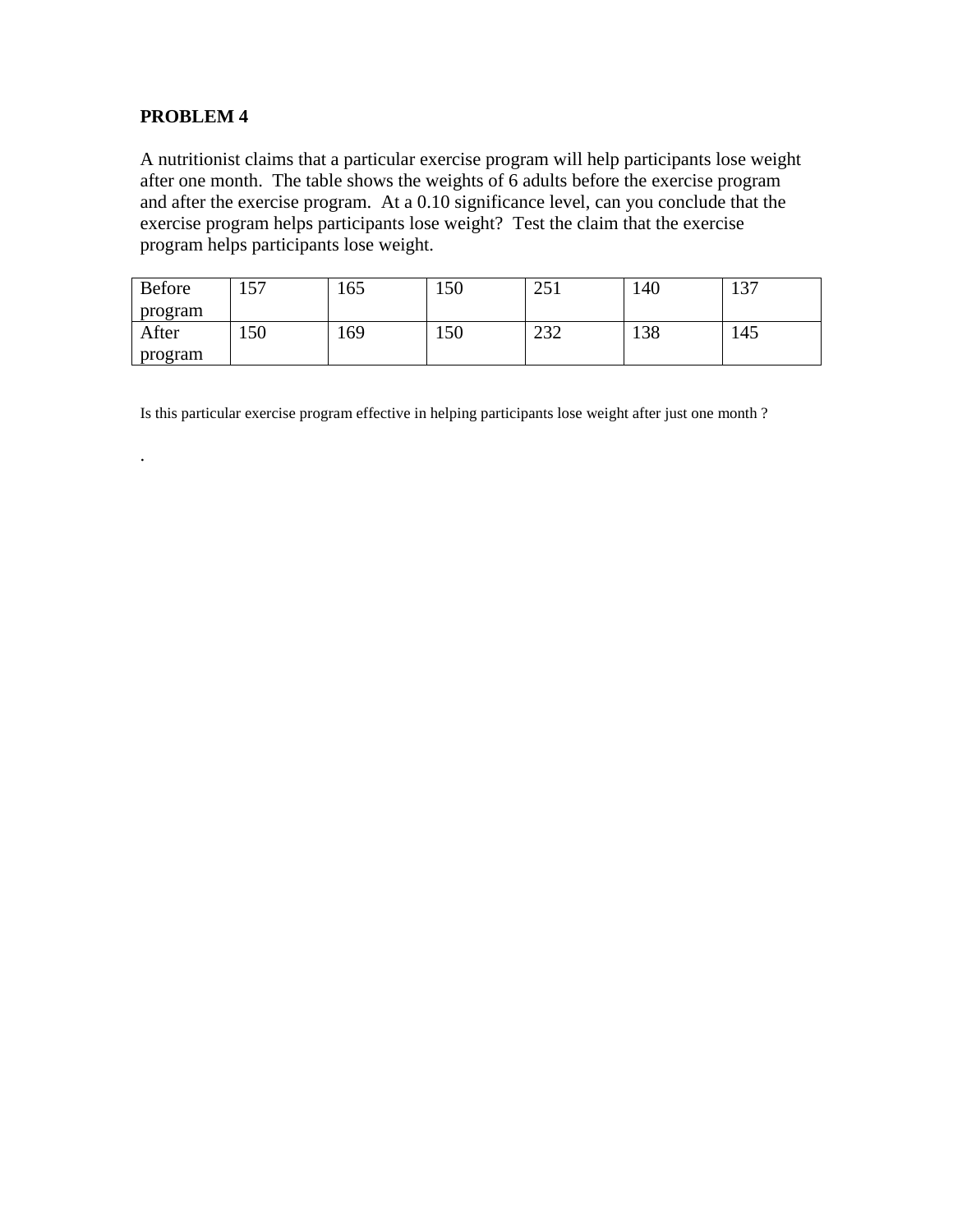Among 2600 randomly selected male car occupants over the age of 8, 78% wear seatbelts. Among 2500 randomly selected female car occupants over the age of 8, 84% wear seatbelts. Use a 0.05 significance level to test the claim that both genders have the same rate of seatbelt use. Does there appear to be a gender gap?